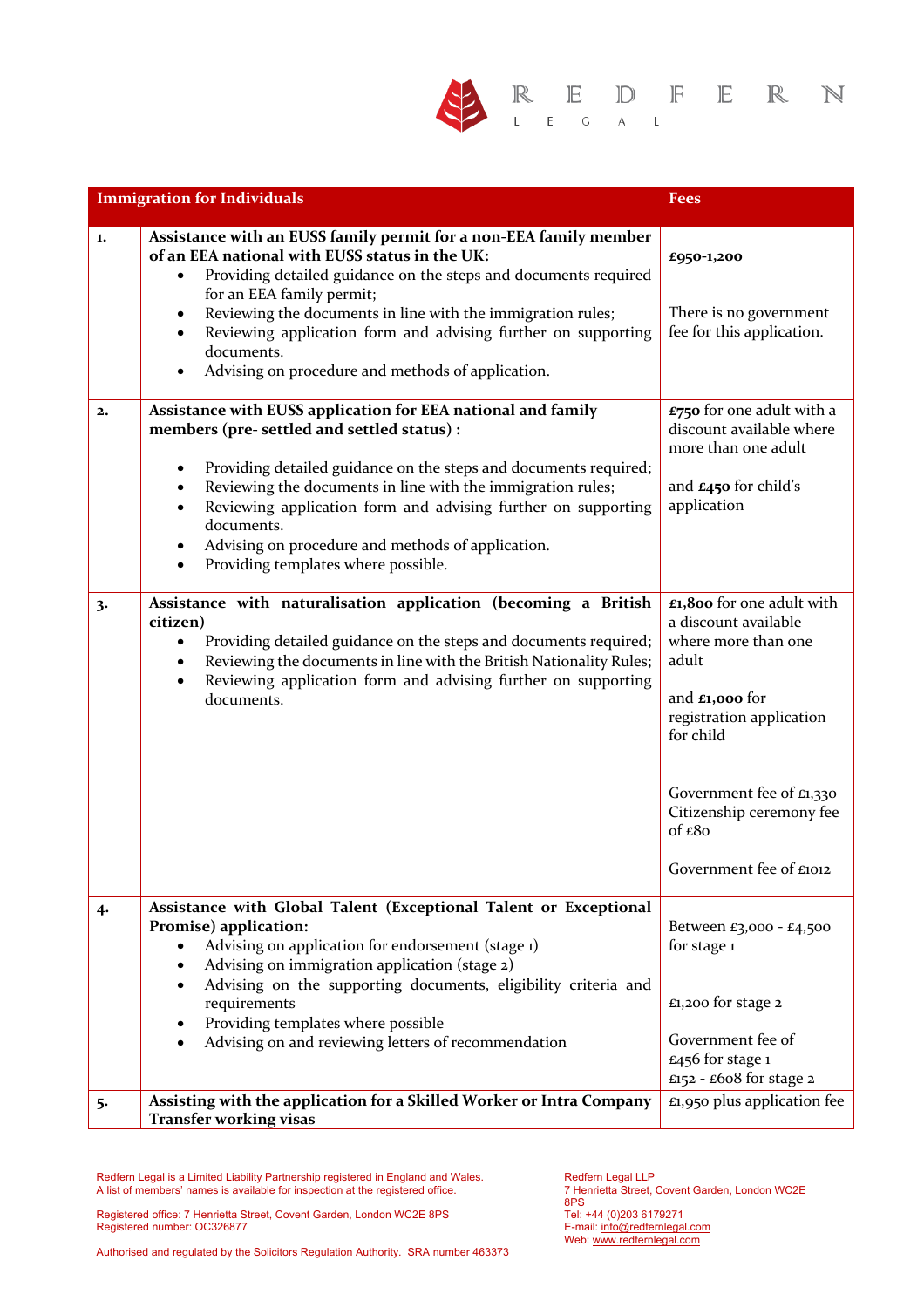

|     | Advising on the supporting documents needed;<br>$\bullet$<br>Speaking or meeting (if applicable) with the applicant to discuss<br>their application form;<br>Reviewing application forms and assisting with the online<br>$\bullet$<br>submission;                                                    | Government fee between<br>£482 - £1,200                            |
|-----|-------------------------------------------------------------------------------------------------------------------------------------------------------------------------------------------------------------------------------------------------------------------------------------------------------|--------------------------------------------------------------------|
| 6.  | Assisting with the application for a Start-up visa (Stage 2)<br>Advising on the supporting documents needed;<br>Speaking or meeting (if applicable) with the applicant to discuss<br>their application form;<br>Reviewing application forms and assisting with the online<br>$\bullet$<br>submission; | £1,200 for stage 2<br>Government fee of<br>£363 - £493 for stage 2 |
| 7.  | Assisting with the application for an Innovator visa (Stage 2)                                                                                                                                                                                                                                        | £1,500 for stage 2                                                 |
|     | Advising on the supporting documents needed;<br>Speaking or meeting (if applicable) with the applicant to discuss<br>their application form;<br>Reviewing application forms and assisting with the online<br>$\bullet$<br>submission;                                                                 | Government fee of<br>£1,021 -£1,277 for stage 2                    |
| 8.  | Application for Indefinite Leave to Remain (Points Based System)                                                                                                                                                                                                                                      | Between £2,750 and                                                 |
|     | Advising on the supporting documents needed;<br>٠<br>Speaking or meeting (if applicable) with the applicant to discuss<br>$\bullet$<br>their application form;<br>Reviewing application forms and assisting with the online<br>$\bullet$<br>submission;                                               | £3,500<br>Government fee between<br>£2,389 - £2,999                |
| 9.  | Visit visas (for tourism, business or visiting friends / family):                                                                                                                                                                                                                                     | Between £750 and £1250                                             |
|     | Advising on the supporting documents needed;<br>Reviewing application form and assisting with the online<br>submission                                                                                                                                                                                | Government fee between<br>$£95 - £1500$                            |
| 10. | Entry clearance and Leave to Remain applications for spouse and<br>partner of British citizens and fiancé - Appendix FM                                                                                                                                                                               | Between £2,250 to £3,000<br>Government fee from<br>£1,523          |
| 11. | Spouses and partners ILR applications                                                                                                                                                                                                                                                                 | £2,000 - £2,500                                                    |
|     |                                                                                                                                                                                                                                                                                                       | Government fee between<br>£2,389 - £3,250                          |
| 12. | <b>Ancestry visa</b>                                                                                                                                                                                                                                                                                  | £1,500<br>Government fee £516                                      |